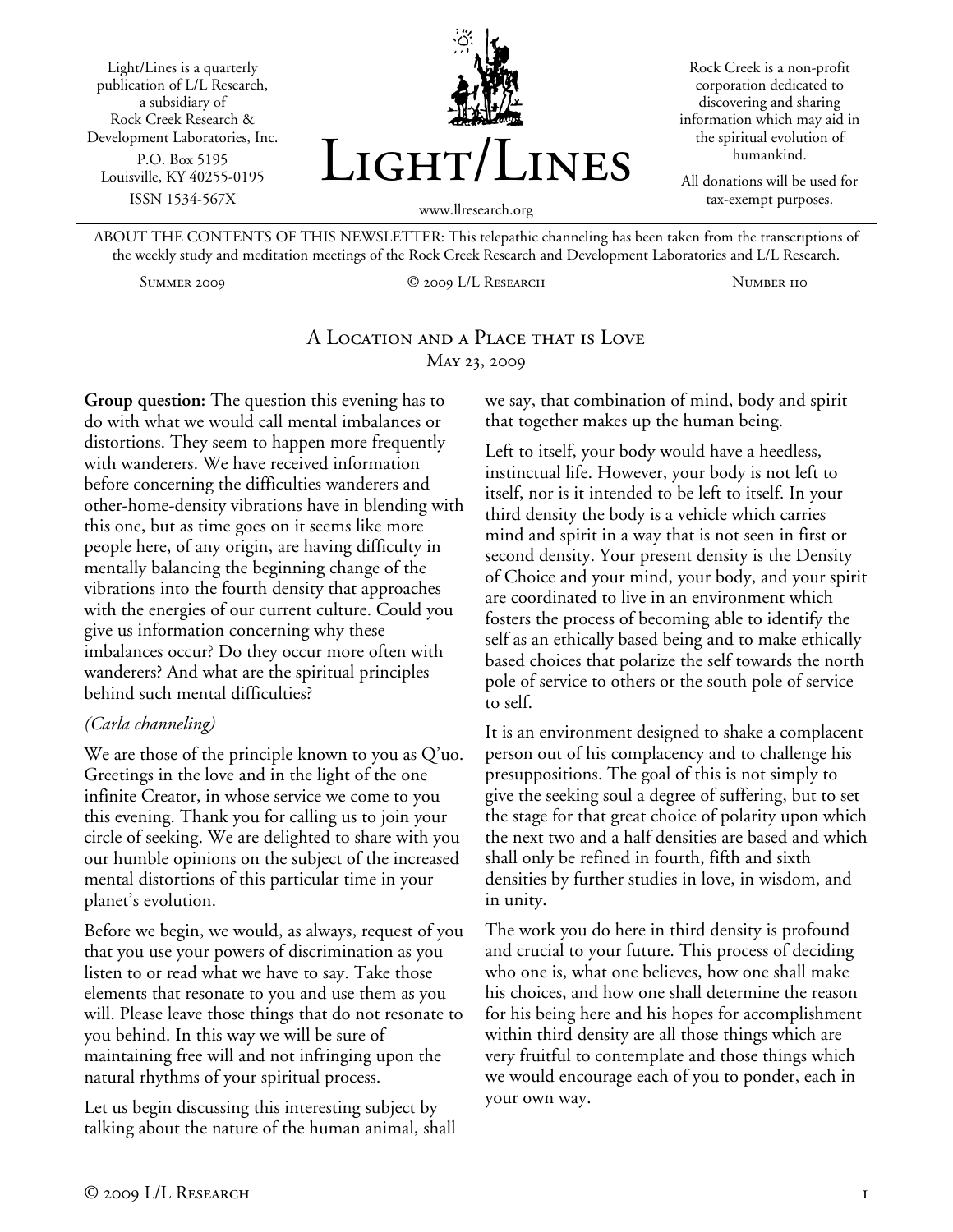As you wend your way through the days of thirddensity incarnation, you express yourself in a physical sense by what you say and what you do, by how you feel and how you experience life. On the metaphysical level, on the other hand, you express yourself in an ever-flowing and ever-changing way by virtue of the constant changes within your energy body, as various of your chakras react to those things you are thinking, feeling and doing.

Overall, your vibration may alter greatly from moment to moment and from day to day, depending upon the catalyst which you are experiencing and the amount of difficulty you may have in responding to that catalyst. However, against the surface of these constant changes within the energy body, there is a deeper vibration which, shall we say, takes the average of your vibratory range in each chakra and creates a basic vibration which is your signature in time/space. We have often noted through this instrument that we would never need to know your names, for we have your identity clearly offered in the vibrations and colorations of your energy body, which are as distinct to us as any fingerprint is to a criminologist.

In a way, it could well be said that spiritual evolution consists of reducing the difference between your basic vibration and the vibration of the one infinite Creator, whose nature and vibration is unconditional and absolute love. This journey is taken by each seeker through all of the densities of your octave as he walks, in his own peculiar way, as the one known as Kris said. $1$ 

The vibration of the one infinite Creator is the starting and the ending, not only for an entity within an incarnation but for the entity within the entire range of the octave of experience. Through the many densities, through all of the lessons of each density,

Am I young enough to believe in revolution? Am I strong enough to get down on my knees and pray?

Am I high enough on the chain of evolution To respect myself, and my brother and my sister And perfect myself in my own peculiar way?

and through the countless experiences which together create your personal biases and distortions, you seek endlessly to return to that vibration which is your home, your nature, your origin, and your ending. It is a thirst and a craving within the very depths of your nature, deeper than your thoughts, more intimate to you than all of the trappings of culture, language and learning that ripple the surface of your waters as you move through the ocean of life.

This one original Thought is a touchstone which can be experienced in each density. However, the experience of this Logos comes up into conscious awareness from the roots of consciousness that are placed within the environment of your density in such a way as to enable you to represent and identify love and the vibration of that unconditionally compassionate Logos.

When an entity has wandered into third density from another density because it wishes to serve at the time of harvest, as so many among your people have chosen to do, echoes and shadows of the home density are retained within the third-density incarnational self. An example of how this works would be that an entity from one environment who has many adventures moves to a completely foreign environment and has amnesia. Over a period of years that person becomes used to the new environment and even creates for herself a feeling of belonging, a feeling of rightness. Yet there is retained within unconscious parts of the self a hidden but stubborn awareness that there is a different way, an alternate way to be and to conceive of life.

In a way, moving into third-density incarnation is a type of amnesia, in that the veil of forgetting drops, so that one is veiled from his memories of who he is and why he came here to this interesting but somewhat difficult place called Planet Earth in third density. This overlay of memory can indeed create within the incarnation of the wanderer a heightened tendency towards an inability to cope well with the surrounding environment of Planet Earth.

In some cases there is even a conscious awareness that "This is not my home; this is not the place from which I sprung." And that feeling of being isolated in a strange land can create a lot of fear and contraction. The self becomes defended in order to survive. Adjustments are made which enable the entity to survive, to some extent, within the surrounding milieu of earthly life. And yet, in order

1

<sup>1</sup> Kris Kristofferson, *This Old Road*, CD, ©2008, all rights reserved, "Pilgrim's Progress." This song was played during the group's tuning process before the session began. The part of the lyrics to which Q'uo refers is this chorus: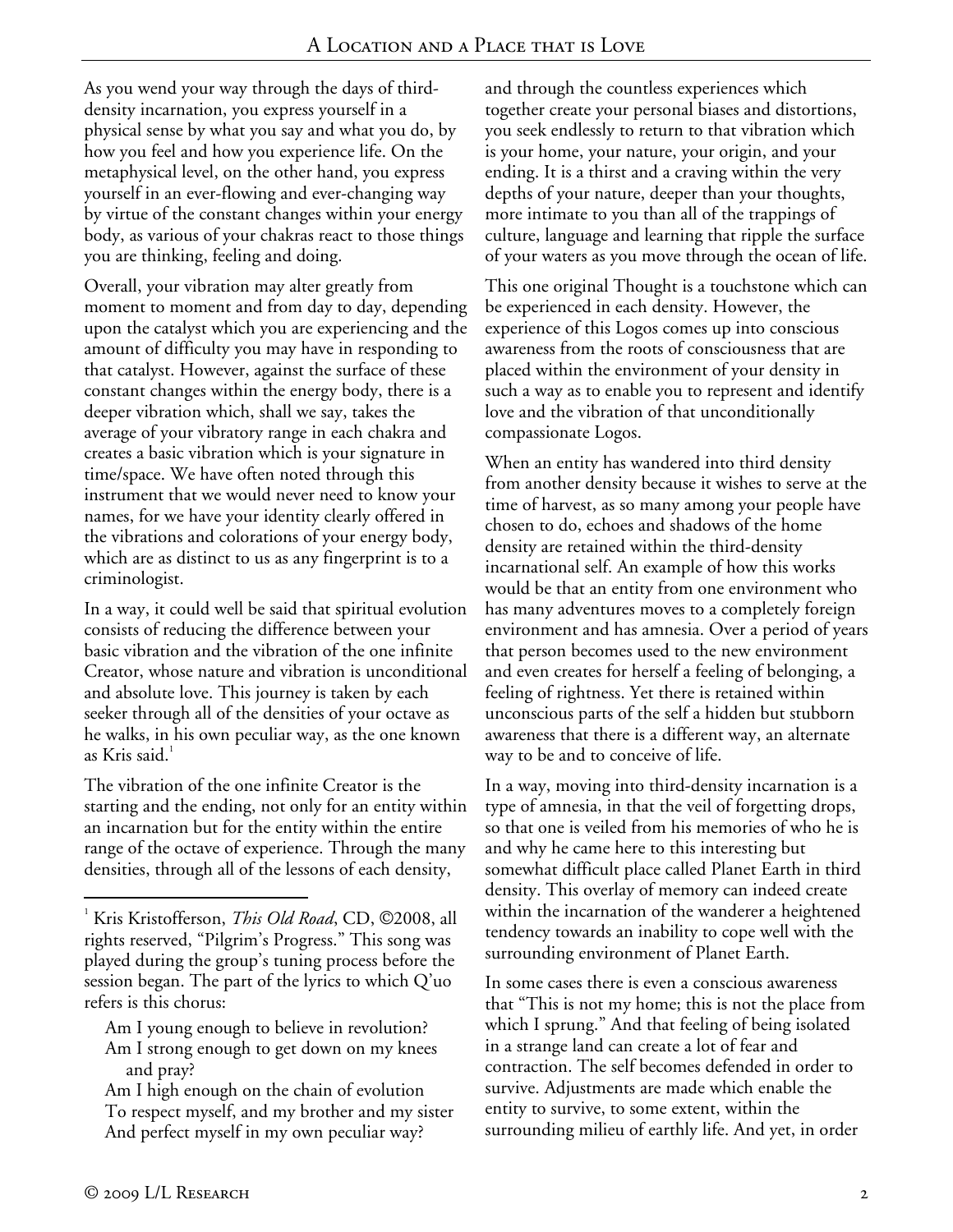to survive, the focus has been narrowed, the defenses have thickened and hardened, and there is that tendency to create a self-generated reality within which the entity can actually survive, or feels that he can survive.

This increase in distortion sometimes means that for the wanderer there is a heightened difficulty in remaining undefended and keeping the energy body open and flowing. This is a self-perpetuating distortion in that the more the energy body is contracted in fear and defended against the feelings of things not being right, the less energy is able to move through [the lower chakras of the energy body] into the heart, and the less able the entity is to cope with these feelings. So, as life moves forward and the incarnation ripens, there is a natural tendency for this self to become more rather than less distorted, more rather than less defended, and less rather than more able to make use of the environment of this Density of Choice.

Our hope in speaking concerning wanderers and their difficulties is not to excuse wanderers or to justify difficulties which wanderers experience. Rather, our hope is to bring wanderers to a state of remembrance. The key to becoming unafraid and undefended is the memory of why the decision was made, in good faith and with a happy heart, to come among those of third density at this time. The decision was made in an atmosphere of absolute compassion and the high-minded and altogether whole-hearted determination to be part of the good of that third density for those approaching harvest at this time. There was in fact competition for opportunities to incarnate and each of those who considers himself to be a wanderer can be sure that his was no idle decision but the result of deep thought and absolute surety.

We would not know what specific words might trigger that initial memory, for it too is behind the veil. Yet there is always a moment of crystalline awareness, a time of lucidity that comes to those who ask to become more aware of their deeper thoughts and their deeper nature. And we do encourage those of you who perceive themselves in these words to turn in faith and trust to their deeper selves and to their guidance and to set the intention to become more fully aware of the guiding motivation which moved you into service in this particular way at this particular time.

When one is dealing with a great deal of catalyst and finds difficulties dealing with the environment surrounding him, it is extremely helpful to find this key awareness, this centerpiece of surety. When your experience is that of suffering, it is very helpful to be able to set that suffering in the context of a life of service. And although it does not substantially affect your overall vibration to experience these difficulties, it does tremendously alter the surface experience within your day-to-day life, so that you are far more able to smile and give thanks for the challenges of your incarnation as well as the perceived blessings.

In this wise also, it is to be noted that when you are as close to the onset of your planet's fourth-density activation as you are, there is an increasing amount of a kind of catalyst that is the reverse of the difficulties one has as a wanderer. And we feel that this increasing interpenetration of third-density light by fourth-density light has created for all of those upon Planet Earth, natives and wanderers alike, an ever-increasing sensitivity to issues of truth and clarity.

The progress for each seeker is, in a way, the progress of one who knows himself better and better. Within third-density life as it has been experienced upon your planet for many millennia there has been thirddensity light that shone, both physically and metaphysically, and helped you to work towards making your choice of polarity and then maintaining that polarity and increasing that polarity. Ever since perhaps forty of your years ago that situation has gradually changed and it has made things more difficult for third-density entities upon your planet. Your planet comes closer and closer to that time when fourth density shall be the active density and third-density light shall be exhausted.

We are not saying that the sunshine will go away. This instrument was speaking earlier today with those who thought that perhaps on the winter solstice in 2012 the third-density experience would blink out and there would no longer be a third density. We, however, do not suggest that this is the case. We would suggest that the case is that the light that created the spiritual or metaphysical atmosphere of third density in such and such a way shall be exhausted and that the light that is striking your third-density energy bodies shall be a light of fourth density which you, as a third-density entity, are not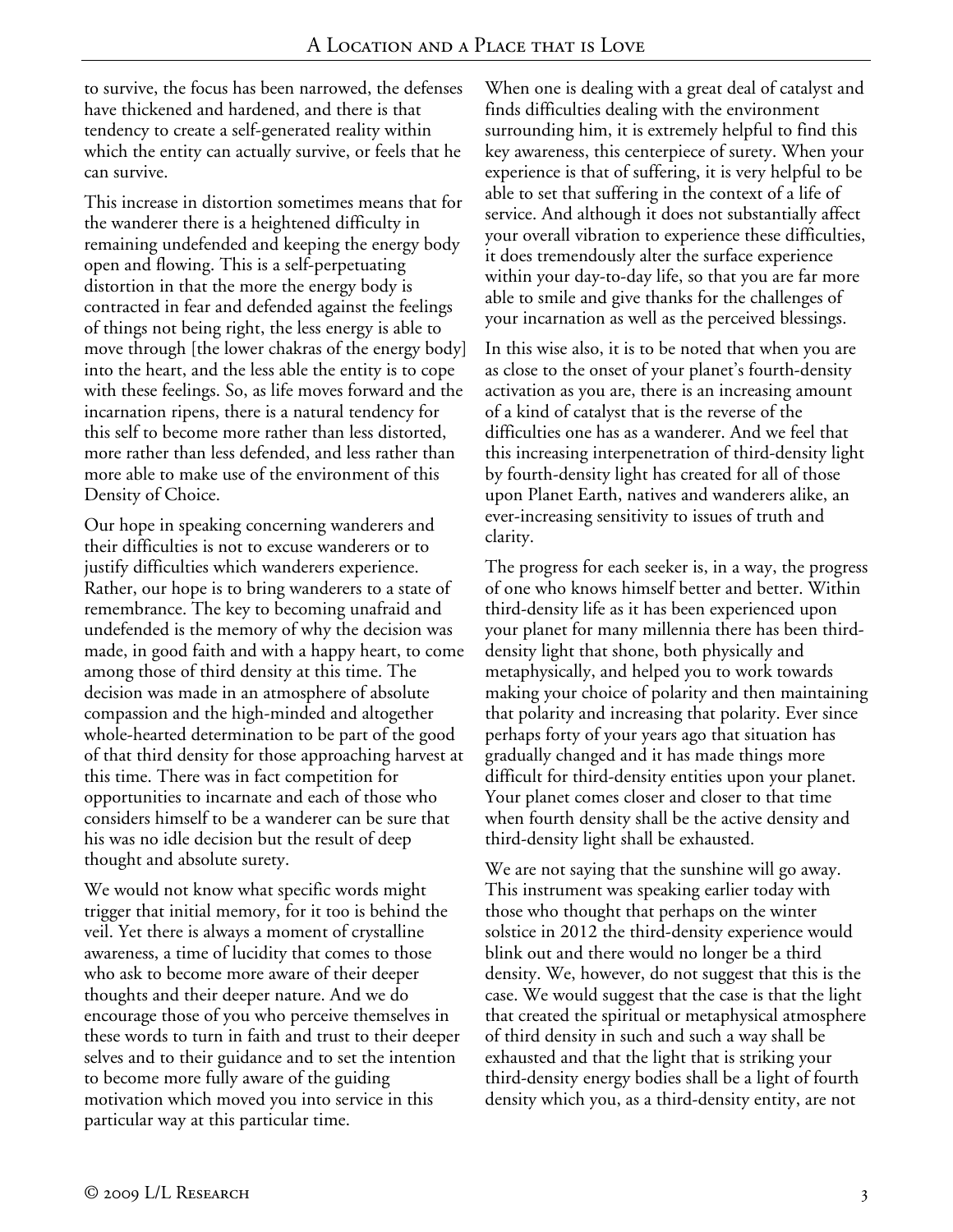wired to be able to grasp without significant distortion.

As this instrument has experienced this change, it has been a matter of being completely unable to avoid looking at each and every part of the universal personality which this instrument has which has not yet been integrated into the heart, the mind, and the basic beingness of the surface personality.

It is not unusual that there would be aspects of the shadow side of a personality which have evaded notice. The reason is simple. For most of those focused upon the positive path of polarity there is no desire to investigate carefully or deeply the aspects of the personality that are the robber, the murderer, the adulterer, the envier, the one eaten with greed for what he does not have, the debaser, the one who wishes only to destroy. These are all aspects of the universal self. Each entity has them and the mark of a truly spiritually mature entity within incarnation is that he has faced his shadow side, has embraced it, has forgiven it and has asked it to work toward the good. We would suggest that each entity has found it less and less possible to avoid facing those issues in life with which he has hitherto not had to deal.

The problem, one may say, or the challenge of the situation is that these awarenesses come in ways that cannot be absorbed straightaway by the energy body. Rather, there is a sensation of harshness, as if these new awarenesses were too harsh to bear. There is a lack of ability with third-density wiring, shall we say, to experience fourth density in an entirely comfortable way. Consequently, there is this sensation of abruptness, of a lack of grace about these new awarenesses. They seem to offer to the self hard knowledge that seems almost impossible to bear.

For this reason there are no entities now being born into your Earth world that are equipped only with third-density wiring. Those who are moving into incarnation upon your planet at this time have the dual wiring of third density and fourth density. And so they have the roots of consciousness and all of the delivery systems of deep awareness coming into conscious awareness that are native to both densities. And therefore those younger entities among you are able to use the light in a far more efficient fashion. And yet, because of the increased clarity of fourthdensity light and its increased ability to hold information, these same younger entities often

express themselves as those who indeed do have difficulty in connecting with third-density's common reality.

In short, we may say that this is a very challenging, although a very fruitful, time for those of you now incarnate upon Planet Earth. You have an unique opportunity at this time of cusp for the planet itself to offer within your very being a location and a place that is love.

We ask you to be compassionate, both upon yourself and upon those about you, at this time. Spiritually speaking, this is not a time that offers the easy, the comfortable, the pretty ways of experiencing your sacred nature.

Those times may indeed come. For that world in which you find yourself, that gift of first and second density, overflows with beauty and comfort. And all within the natural world is in a state of love for you, just as the very bones of your body, in their instinctual life, have an answering and overwhelming love for the environment without it and like nothing better than to dance in rhythm with all of creation. Indeed, the world which is more than human lies all about you as a vast and largely untapped resource for those who wish to regain their balance and to lessen their distortions. We greatly recommend immersion in this world of nature.

Another resource for those who wish to increase their stability within this challenging psychic atmosphere is the help and consolation of the guidance system that you have about you. You have your higher self, in whatever way you wish to conceive of that entity, which is your highest and best self and to which you have access simply by asking. You have angelic help. And for wanderers, there is also the aid of the social memory complex from which you came. All of these loving and caring allies are as close to you as your next thought. And it is the wise seeker who disciplines himself to turn in thought to thanksgiving for this help and to the asking of it, for it is truly said that it is to those who ask that response is given. Therefore, enter the silence, my friends, and ask.

Beyond all that we have said, however, we return to that of which we spoke at the beginning of this discourse. The spiritual journey is one in which you seek to lessen the differences between your vibration and the vibration of unconditional love. Beyond the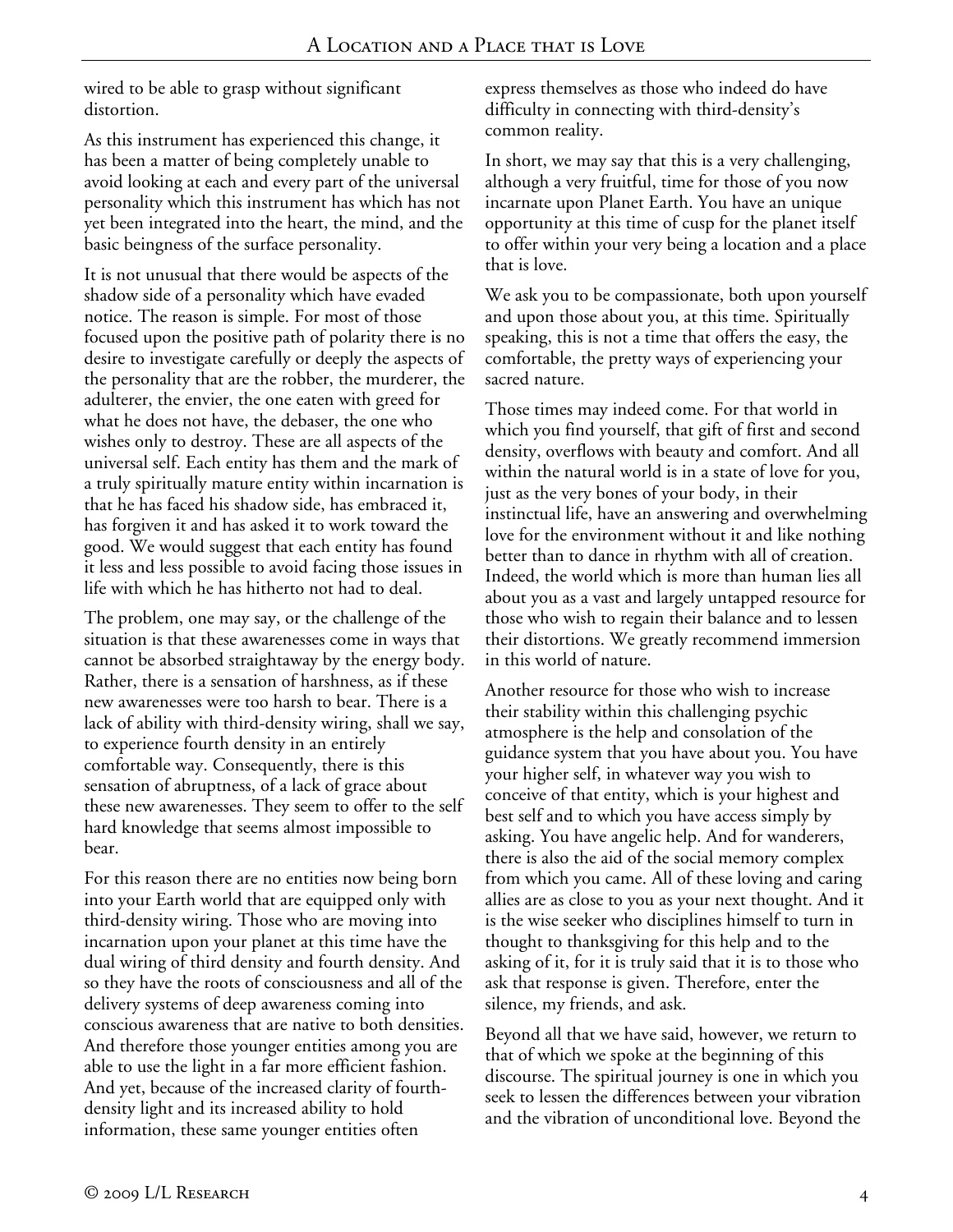"wheres" and "whys" there is love. And truly you do understand what love is. Therefore, seek love. Open yourself to love. Let yourself be loved. And in the end, allow yourself to drop away those things which are not expressing love, not asking for changes but allowing change when it happens.

My friends, as you go deeper into your natures do not be afraid of what you shall find. All of those artifacts of the human personality are merely the surface flower of that seed which is unconditional love. As you move toward that seed, move fearlessly. For you shall not be appalled when you penetrate that which the one known as Jim called the meniscus<sup>2</sup> of life. The deeper you go into your personality, the less personal it shall become, and the more loving.

We would at this time ask if there is a follow-up to this query. We are those of Q'uo.

## *(Side one of tape ends.)*

**G:** I don't think there is a follow-up to the main question. I'll ask quickly if it would disturb the energies if I walk just to the printer to retrieve the questions that I have printed up from readers abroad?

# *(Carla channeling)*

We are those of Q'uo. My brother, it is gracious of you to ask and we shall swirl about you as you make your journey. We are those of Q'uo.

# *(Pause)*

 $\overline{a}$ 

We are those of Q'uo, and would ask if there is another query at this time.

**G:** J from California asks, "Does it serve the highest good for a service-to-others entity to pray for a successful harvest for the service-to-self population?"

We are those of Q'uo, and are aware of your query, my sister. The heart of prayer is the setting of desire into a formulated intention, and my sister, if this is your desire and it is that which you feel moved to

do, then we encourage you to pray as you feel. In effect, to make the prayer universal it would not be necessary to specify the polarity as being service-toothers or service-to-self, but simply to pray that for the well of indifference there be substituted the ability to find one's heart's desire and to polarize towards it. Whether that is service to self or service to others, it would increase the harvest.

May we ask if there is another query at this time? We are those of Q'uo.

**G:** M writes, "It is understood that the veil of forgetting is necessary in order to make the free will choice to polarize to the positive. Yet as a wanderer who has made this choice in the past, I observe that the veil persists within myself. According to my reading of your words, the veil persists within myself because if it were to be removed, it may infringe upon the free will of others who have not yet polarized. Yet I do not understand why this is the case. It would seem to me that it is possible for me to be fully conscious of both third density and fourth density simultaneously without infringing upon the will of others who choose to remain unconscious of fourth density. Please explain why the removal of the veil in one who is polarized would infringe upon the free will of one who is not yet polarized."

We are those of Q'uo, and are aware of your query, my brother. My brother, it would not infringe upon the free will of another self for you to become fully aware of both third-density awareness and the lack of the veil which is characteristic of fourth-density awareness. Rather, it would infringe upon the free will of yourself.

You are a certain creature, my brother. It is an excellent creature. You chose to come into third density with its veil of forgetting, specifically because in matters of metaphysical and ethical choice it would throw you completely upon your own assets of faith, hope and charity. You did not come into third density in order to overcome third density. You came into third density to dwell within this illusion and to serve the one infinite Creator.

Have you had to claw your way into an increased awareness of what lies beyond the veil? We think not. We believe that the moments in which you have penetrated the veil are many and they are to be appreciated. Nevertheless, my brother, were you to dwell without effort beyond the veil of forgetting

 $2^{2}$  In the sense in which Jim used it, the meniscus is defined by www.dictionary.com as "the convex or concave upper surface of a column of liquid, the curvature of which is caused by surface tension." This surface tension means that there is a slight resistance when one tries to penetrate the surface of the liquid.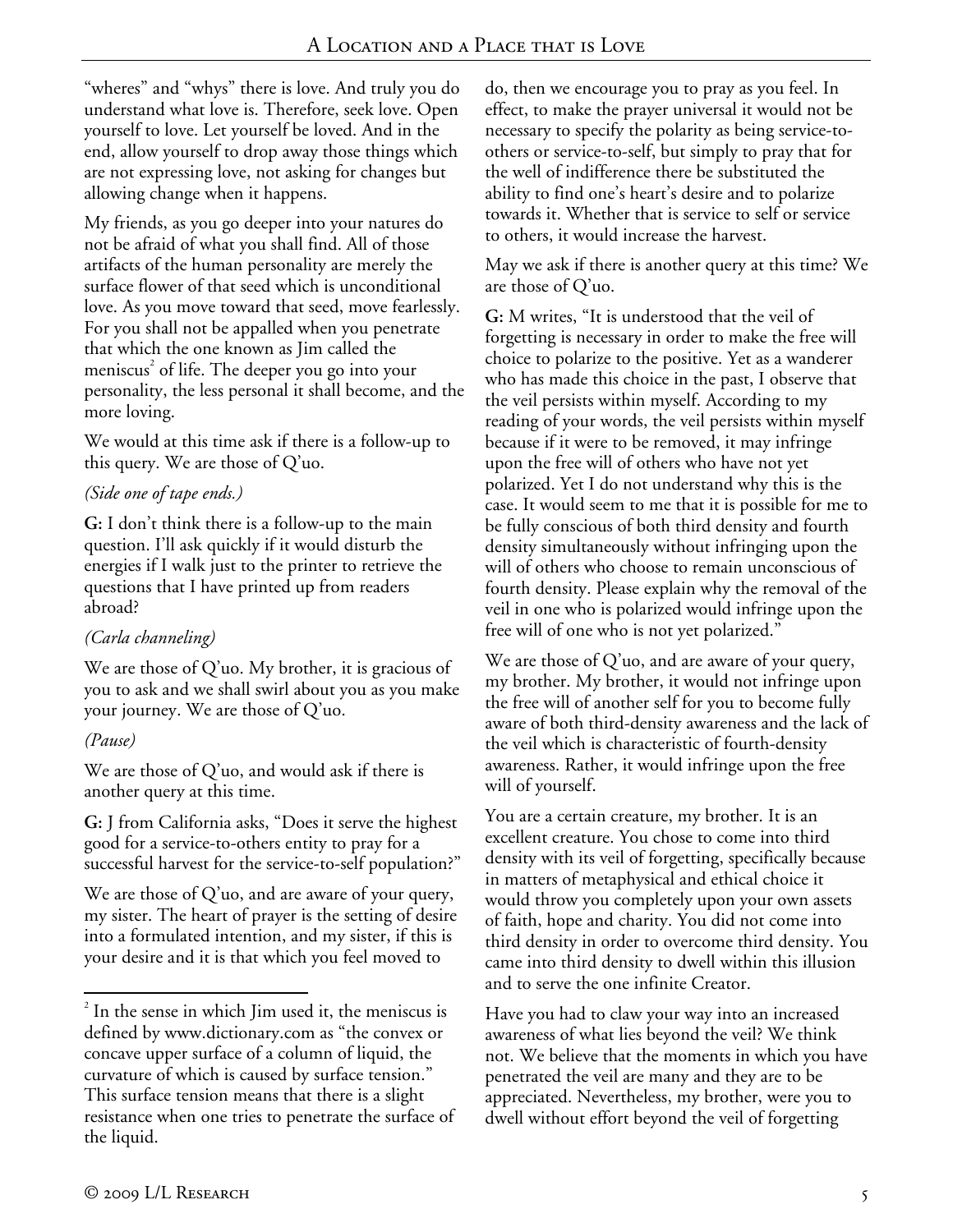within third density, you would immediately obviate the advantages of living by faith alone. When you choose within this veil of forgetting to turn towards love, to live love, and to be love, you have done so against resistance. And in meeting and working with this resistance, you have tempered your soul and have done the work which you came to do.

Thusly, my brother, we would say that it is not a matter of infringing upon the free will of another that keeps you from being able to dwell in third and fourth densities simultaneously. Rather it is the nature of third density that it takes an effort of will, of memory, of desire and of spiritual maturity to live by fourth-density values and to act as if there was no veil.

Each time that you act in faith to enlarge love and to be its witness and its messenger, you lighten the consciousness of the planet as a whole. And it was for this that you came, my brother. We thank the one known as M for this query and appreciate the energies which provoked the question.

May we ask if there is a final query at this time? We are those of Q'uo.

**G:** There is one from C who says, "I am engaged in creating biodegradable coffins to give people the natural alternative for burial. I would like to know if this work that I am doing is helpful to the overall effort of our collective spiritual evolution. Please offer any thoughts which do not infringe on my free will and discuss any spiritual principles that may help me to think about this."

We are those of Q'uo, and are aware of your query, my sister. When actions are accomplished within your Earth world, they have their surface aspects and those more subtle aspects which are involved in your motivations for and hopes for acting in such and such a way. While the surface aspects of your query do not lend themselves to spiritual import, since it is a matter of a physical vehicle moving towards the dust from which it came, regardless of how it is housed, nevertheless there are substantial benefits which have to do with the motivations for making this product available.

The motivation, we feel, was the desire to express the unity of all things and no more central spiritual principle can be involved in a decision to act upon your planet. The creation of biodegradable houses for the dead creates the inference that it is well to

return to the dust in a complete and utter way, not defended against the natural processes of disintegration of the body, but embracing them. Consequently, this action, as this product is made available, is one which invokes the awareness that all is one and that all is love.

We, therefore, praise this motivation and the spiritual principles underlying the decision to create this product, my sister, and feel that your creativity in bringing a sacredness to those aspects of life which are not seen to be sacred in the common run is an excellent way of showing love to the world about you and expressing your awareness of the unity of all.

This energy of this group wanes and it is time to take our leave of you. We would thank you with all of our hearts for creating this moment of silence and seeking of the truth. It has been a privilege for us to exercise our service by sharing our thoughts with you and we thank you for this opportunity. We leave this instrument and this group rejoicing and giving thanks. We leave you in the love and in the light of the one infinite Creator. We are known to you as the principle of Q'uo. Adonai, my friends. Adonai vasu, borragus.  $\boldsymbol{\dot{\ddot{s}}}$ 

## **Notes to Our Readers**

Mick and I have begun our summer retreat, a time from June through August when we do not hold public meetings, and during which time I rest from the outer services of offering personal channelings, counseling sessions, teaching and Live Chat sessions. We're greatly enjoying it! You can continue, however, to keep up with L/L Research doings by reading my daily blog, the Camelot Journal, and my articles for UPI's www.religionandspirituality.com, under the title, *A Small Medium at Large* by going to Carla's Niche in the Library on www.llresearch.org and clicking on what you wish to read*.* And BBS Radio broadcasts an L/L Research channeling session, complete and unedited, every Saturday night at 10:00 p.m. Pacific time.

# **Channeling Intensive Five**

Our fifth Gathering of developing new instruments for Confederation channeling was held May 28-31, 2009. Five new Channeling Circle sessions were created by the Circle, which are presently being transcribed. The Gathering was a fine one, with the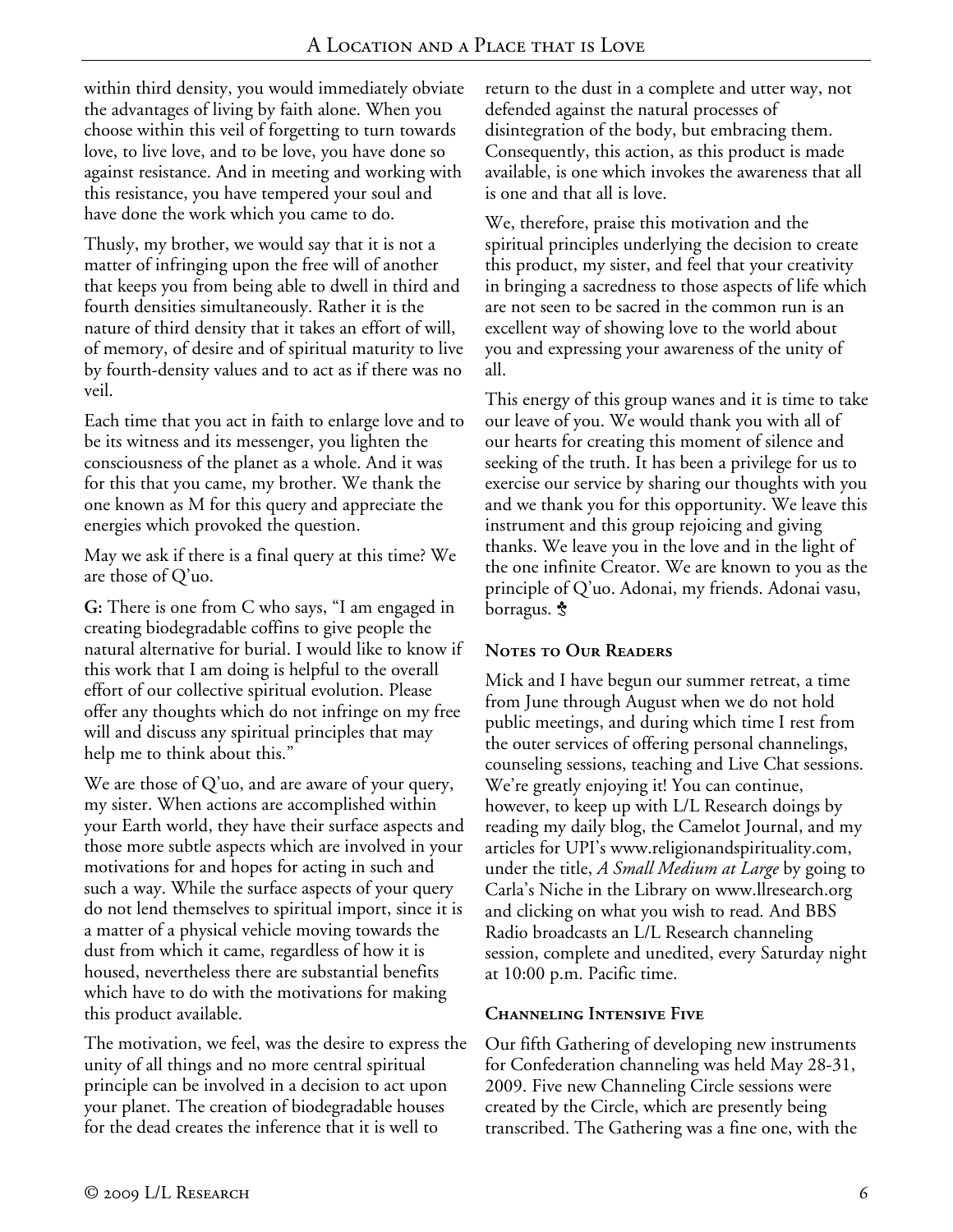Channeling Circle members showing a good deal of progress in learning the art of channeling. For those who wish to join this Channeling Circle, we are at present maintaining a wait-list. When four new people have indicated their wish to channel, I will conduct another full introductory weekend Gathering for them and embark upon a second cycle of Channeling Circle sessions. To express interest in learning to channel, write Gary at contact@llresearch.org.

### **Homecoming 2009**

Would you like to spend a weekend with those of like mind celebrating life on Planet Earth and talking about those things in which you are most interested? If so, please join us for Homecoming 2009, which will take place September 4-7, 2009. Each participant will be asked to name a topic of special interest. She/he can give the presentation, offer a few introductory words as to why this topic is central right now to you, and then turn the topic over to the group for discussion, or name the topic and let Carla find some good Q'uotes in the archives to stimulate discussion on that topic. Or a participant may simply come to listen and enjoy. Go to www.llresearch.org and click on the "Announcing the L/L Research 2009 Homecoming" link for further information.

The food is always good, the company is superb, and Camelot will be beautiful. We will meet under a canopy in the back garden and have bonfires each night. Please come! To save your seat, write contact@llresearch.org, and be sure to tell Gary what your topic of choice will be, and whether you wish to present it yourself or to have Carla facilitate the discussion.

### **Announcing Living the Law of One–101: The Choice**

My latest book, an entry-level report on core Confederation teachings, has been published and is already in its second printing. Come play the Game of Life with me! Early reviews are overwhelmingly positive. Please consider ordering it. Go to www.bring4th.org/store/ and click on the cover image to do so.

### **Announcing Dana Redfield's The Alphabet Mosaics**

I have been working on bringing this fascinating little book to life. Dana was working on this book when she died last year, and she asked me to edit it and bring it out for her. It is her final and unique addition to her writing about the ET experience and channeling of ET entities. She creates a Mosaic for each letter of the English alphabet and pairs it with a Wisdom poem. Other of her images are contained in the generous appendix. For those of you who loved her fiction and her non-fiction books, this new addition is a total treat. Are you dealing with anger today? Look in her "A" Mosaic, get lost in its labyrinth and emerge with a whole new mind-set. It's just plain fun as well as being very good tool for transformation. Keep a lookout for it on www.bring4th.org/store. It's coming soon!

### **Coming This Fall**

Public L/L Research meetings will resume on September 12, 2009 after the summer hiatus. You are always welcome at these meetings, which begin at 8:00 p.m. Eastern time. The second and fourth Saturdays are channeling meditations while the first Saturday of each month is a Channeling Circle meditation. The third Saturdays are silent meditations. And we always start with a round-robin discussion. Let us know if you need help with directions or places to stay while in Louisville. Live Chats will also resume on that day, on www.bring4th.org from 3:00 to 5:00 p.m., and I will begin accepting appointments for personal channeling sessions or counseling as well on that date.

On Friday, September 18, I will be interviewed by Mike Quinsey on his BBS Radio show, *Connecting the Light*, at 5:00 p.m. He tells me that he wants to begin this conversation by talking about auras. Mike is well informed and the conversation is sure to be a good one. To hear that interview, go to www.bbsradio.com and click on his show.

On Monday, September 21, 2009 at 9:00 p.m. Eastern time I will resume my monthly conversations with Wynn Free on BBS Radio. To hear that conversation, go to www.bbsradio.com and click on his show.